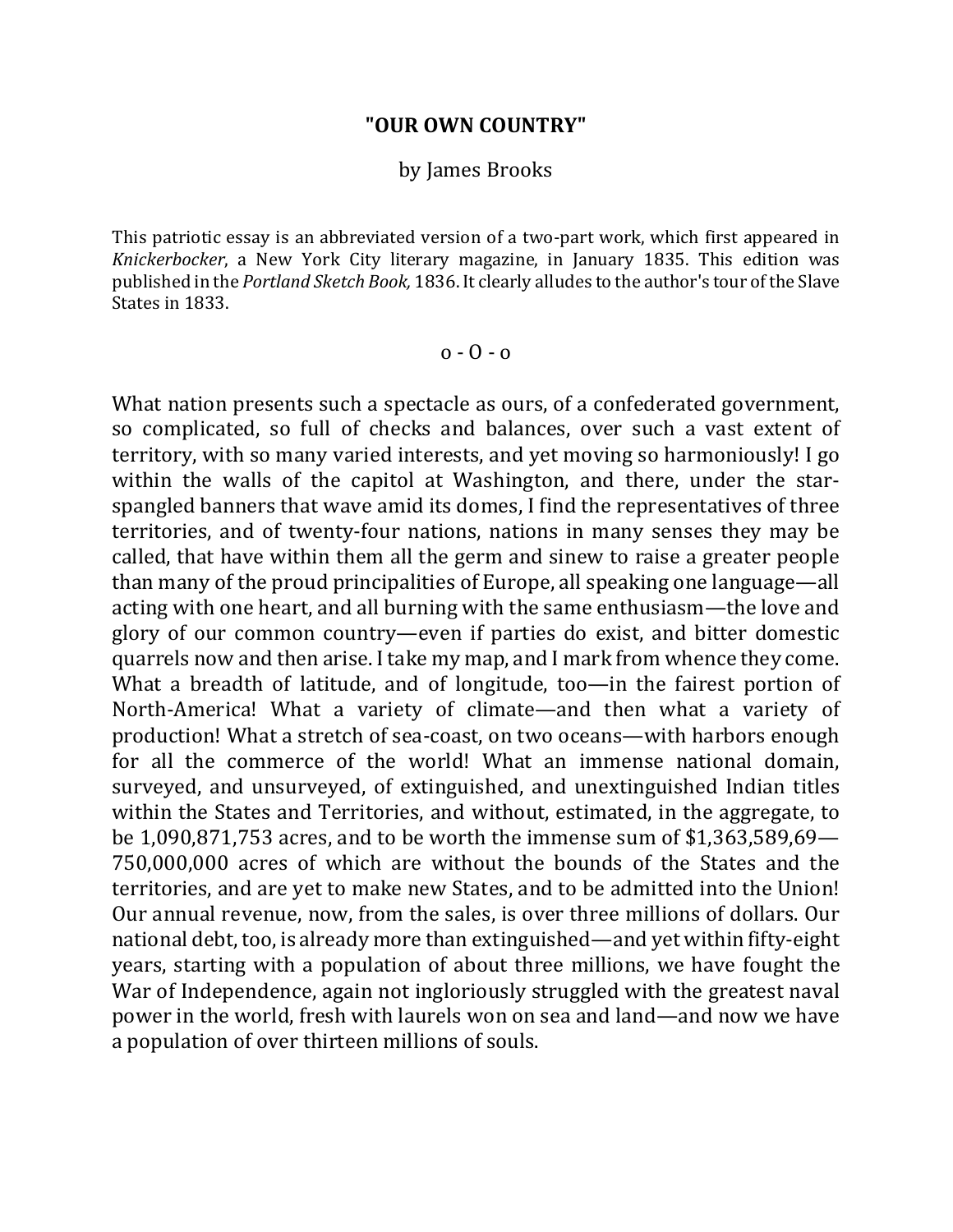One cannot feel the grandeur of our Republic unless he surveys it in detail. For example, a Senator in Congress, from Louisiana, has just arrived in Washington. Twenty days of his journey he passed in a steam-boat on inland waters moving not so rapidly, perhaps, as other steam-boats sometimes move, in deeper waters, but constantly moving, at a quick pace too, day and night. I never shall forget the rapture of a traveler, who left the green parks of New Orleans early in March—that land of the orange and the olive, then teeming with verdure, freshness and life, and, as it were, mocking him with the mid-summer of his own northern home. He journeyed leisurely toward the region of ice and snow, to watch the budding of the young flowers, and to catch the breeze of the Spring. He crossed the Lakes Pontchartrain and Borgne; he ascended the big Tombigbee in a comfortable steamboat. From Tuscaloosa, he shot athwart the wilds of Alabama, over Indian grounds, that bloody battles have rendered ever memorable. He traversed Georgia, the Carolinas, ranged along the base of the mountains of Virginia—and for three months and more, he enjoyed one perpetual, one unvarying, ever-coming Spring—that most delicious season of the year—till, by the middle of June, he found himself in the fogs of the Passamaquoddy, where tardy summer was even then hesitating whether it was time to come. And yet he had not been off the soil of his own country! The flag that he saw on the summit of the fortress, on the lakes near New Orleans, was the like of that which floated from the staff on the hills of Fort Sullivan, in the easternmost extremity of Maine; and the morning gun that startled his slumbers, among the rocky battlements that defy the wild tides of the Bay of Fundy, was not answered till many minutes after, on the shores of the Gulf of Mexico. The swamps, the embankments, the cane-brakes of the Father of Waters, on whose muddy banks the croaking alligator displayed his ponderous jaws—the cotton-fields, the rice-grounds of the low southern country—and the vast fields of wheat and corn in the regions of the mountains, were far, far behind him: and he was now, in a Hyperborean land—where nature wore a rough and surly aspect, and a cold soil and a cold clime, drove man to launch his bark upon the ocean, to dare wind and wave, and to seek from the deep, in fisheries, and from freights, the treasures his own home will not give him. Indeed, such a journey as this, in one's own country, to an inquisitive mind, is worth all 'the tours of Europe.'

If a young American, then, wishes to feel the full importance of an American Congress, let him make such a journey. Let him stand on the levee at New Orleans and count the number and the tiers of American vessels that there lie, four, five and six thick, on its long embankment. Let him hear the puff, puff, puff,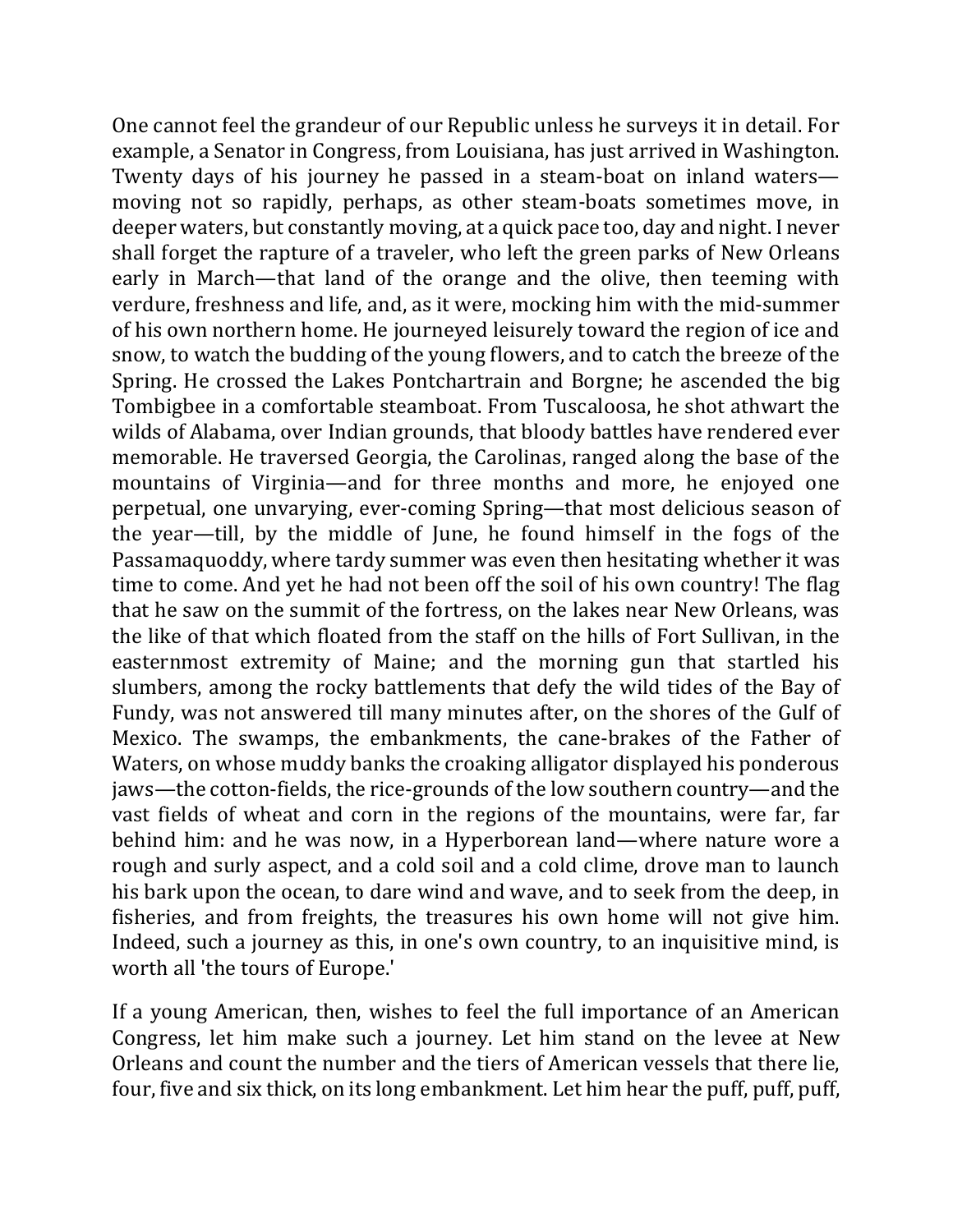of the high-pressure steam-boats, that come sweeping in almost every hour, perhaps from a port two thousand miles off—from the then frozen winter of the North, to the full burning summer of the South—all inland navigation fleets of them under his eye—splendid boats, too, many of them, as the world can show—with elegant rooms, neat berths, spacious saloons, and a costly piano, it may be—so that travelers of both sexes can dance or sing their way to Louisville, as if they were on a party of pleasure. Let him survey all these, as they come in with products from the Red River, twelve hundred miles in one direction, or from Pittsburg, Pennsylvania, two thousand miles in another direction, from the western tributaries of the vast Mississippi, the thickets of the Arkansas, or White River—from the muddy, far-reaching Missouri, and its hundreds of branches: and then in the east, from the Illinois, the Ohio, and its numerous tributaries—such as the Tennessee, the Cumberland, or the meanest of which, such as the Sandy River, on the borders of Kentucky—that will in a freshet fret and roar, and dash, as if it were the Father of Floods, till it sinks into nothing, when embosomed in the greater stream, and there acknowledges its own insignificance. Let him see 'the Broad Horns,' the adventurous flatboats of western waters, on which—frail bark!—the daring backwoodsman sallies forth from the Wabash, or rivers hundreds of miles above, on a voyage of Atlantic distance, with hogs—horses—oxen and cattle of all kinds on board—corn, flour, wheat, all the products of rich western lands— and let him see them, too, as he stems the strong current of the Mississippi, as if the wood on which he floated was realizing the fable of the Nymphs of Ida—goddesses, instead of pines. 

Take the young traveler where the clear, silvery waters of the Ohio become tinged with the mud from the Missouri, and where the currents of the mighty rivers run apart for miles, as if indignant at the strange embrace. Ascend with him farther, to St. Louis, where, if he looks upon the map he will find that he is about as near the east as the west, and that soon, the emigrant, who is borne on the wave of population that now beats at the base of the Rocky Mountains, and anon will overleap its summits—will speak of him as he now speaks of New England, as far in the east. And then tell him that far west as he is, he is but at the beginning of steam navigation—that the Mississippi itself is navigable six or seven hundred miles upward—and that steam-boats have actually gone on the Missouri two thousand one hundred miles above its mouth, and that they *can go* five hundred miles farther still! Take him, then, from this land where the woodsman is leveling the forest every hour, across the rich prairies of Illinois, where civilization is throwing up towns and villages, pointed with the spire of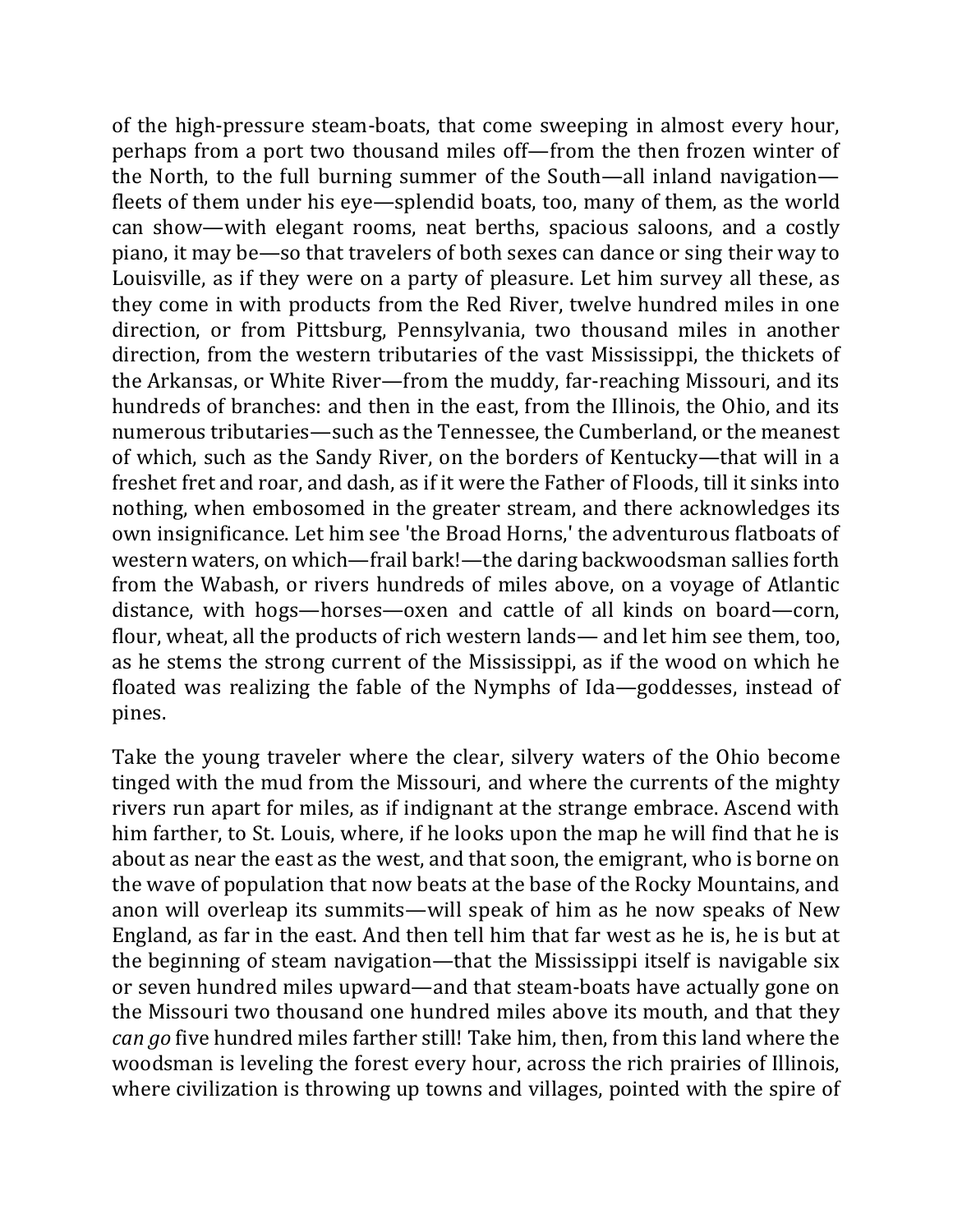the church, and adorned with the college and the school—then athwart the flourishing fields of Indiana, to Cincinnati—well called 'the Queen of the West'—a city of thirty thousand inhabitants, with paved streets, numerous churches, flourishing manufactories, and an intelligent society too—and this in a State with a million of souls in it now, that has undertaken gigantic public works—where the fierce savages, even within the memory of the young men, made the hearts of their parents quake with fear—roaming over the forests, as they did, in unbridled triumph—wielding the tomahawk in terror, and ringing the war-whoop like demons of vengeance let loose from below!

Show him our immense inland seas, from Green Bay to Lake Ontario—not inconsiderable oceans—encompassed with fertile fields. Show him the public works of the Empire State, as well as those of Pennsylvania—works the wonder of the world—such as no people in modern times have ever equaled. And then introduce him to the busy, humming, thriving population of New England, from the Green Mountains of Vermont, the Switzerland of America, to the northern lakes and wide sea-coast of Maine. Show him the industry, energy, skill and ingenuity of these hardy people, who let not a rivulet run, nor a puff of wind blow, without turning it to some account—who mingle in everything, speculate in everything, and dare everything wherever a cent of money is to be earned whose lumbermen are found not only in the deepest woods of the snowy and fearful wilds of Maine, throwing up sawmills on the lone waterfalls, and making the woods ring with their hissing music—but found, too, on the banks of the St. Lawrence, and coming also on mighty rafts of deal from every eastern tributary of the wild St. John, Meduxnekeag and Aroostook, streams whose names geographers hardly know. And then too, as if this were not enough, they turn their enterprise and form companies 'to log and lumber,' even on the Ocmulgee and Oconee of the State of Georgia—and on this day they are actually found in the Floridas, there planning similar schemes, and as there are no waterfalls, making steam impel their saws. Show him the banks of the Penobscot, now studded with superb villages—jewels of places, that have sprung up like magic—the magnificent military road that leads to the United States' garrison at Houlton, a fairy spot in the wilderness, but approached by as excellent a road as the United States can boast of. Show him the hundreds and hundreds of coasters that run up every creek and inlet of tidewater there, at times left high and dry, as if the ocean would never float them more: and then lift him above considerations of a mercenary character, and show him how New England men are perpetuating their high character and holy love of liberty—and how, by neat and elegant churches, that adorn every village—by comfortable school-